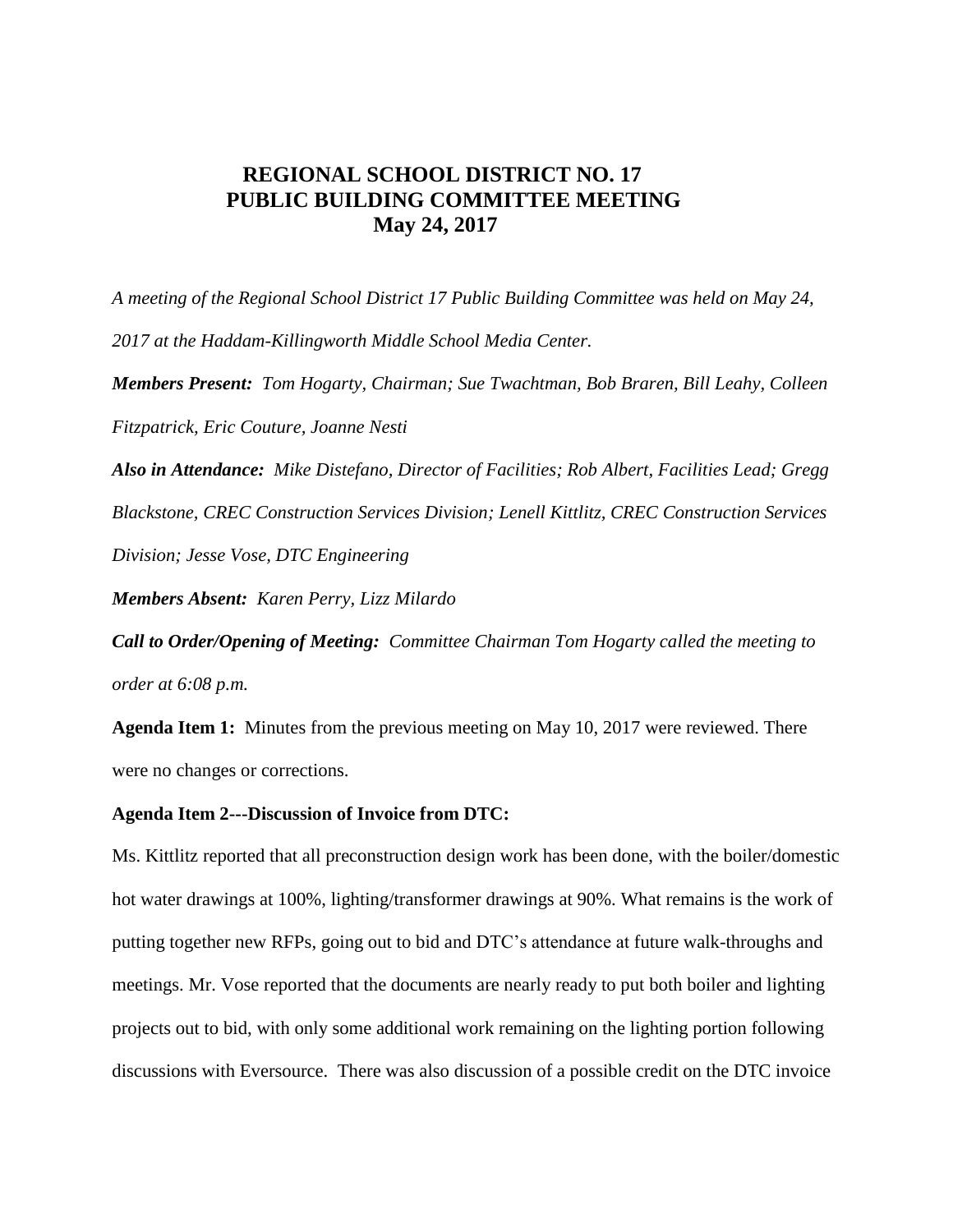that had been previously proposed by CREC Project Manager Paul Drummey. Mr. Hogarty suggested, and the Committee agreed, to approve payment of the DTC invoice, contingent upon his receiving further information on the credit from both Mr. Blackstone and Mr. Drummey.

#### **Agenda Item 3---DTC Contract Amendment:**

Discussion of an additional \$4000 design/management fee to split the boiler/DHW and lighting/transformer work into two separate projects to avoid the need for a General Contractor-- -Mr. Hogarty suggested, and the Committee agreed, to table the item until its next meeting on June  $7<sup>th</sup>$ , pending a report from Mr. Blackstone on his consultation with Mr. Drummey regarding the aforementioned credit.

#### **Agenda Item 4---Update on Lighting/Transformer Project:**

Mr. Vose reviewed the first RFP process in which five contractors attended the walk-through, but no bids were ultimately received. Mr. Vose suggested the reasons might have centered on the compressed schedule of both lighting and transformer replacement, and a lack of information on lighting fixture locations. Mr. Leahy and Mr. Braren suggested making the HKHS "as-built" drawings available for the next RFP process. The drawings would provide more specific detail on the existing list of lighting fixture locations to create a fuller scope of work for potential bidders. Mr. Distefano asked about the scope also reflecting the replacement of only one transformer, at Central Office, as previously discussed, since replacement of multiple transformers might not yield significant cost savings. Mr. Drummey had been asked to consult with Eversource on power factor considerations and new technologies such as daylight controls, sensors, etc. as part of preparing a revised RFP.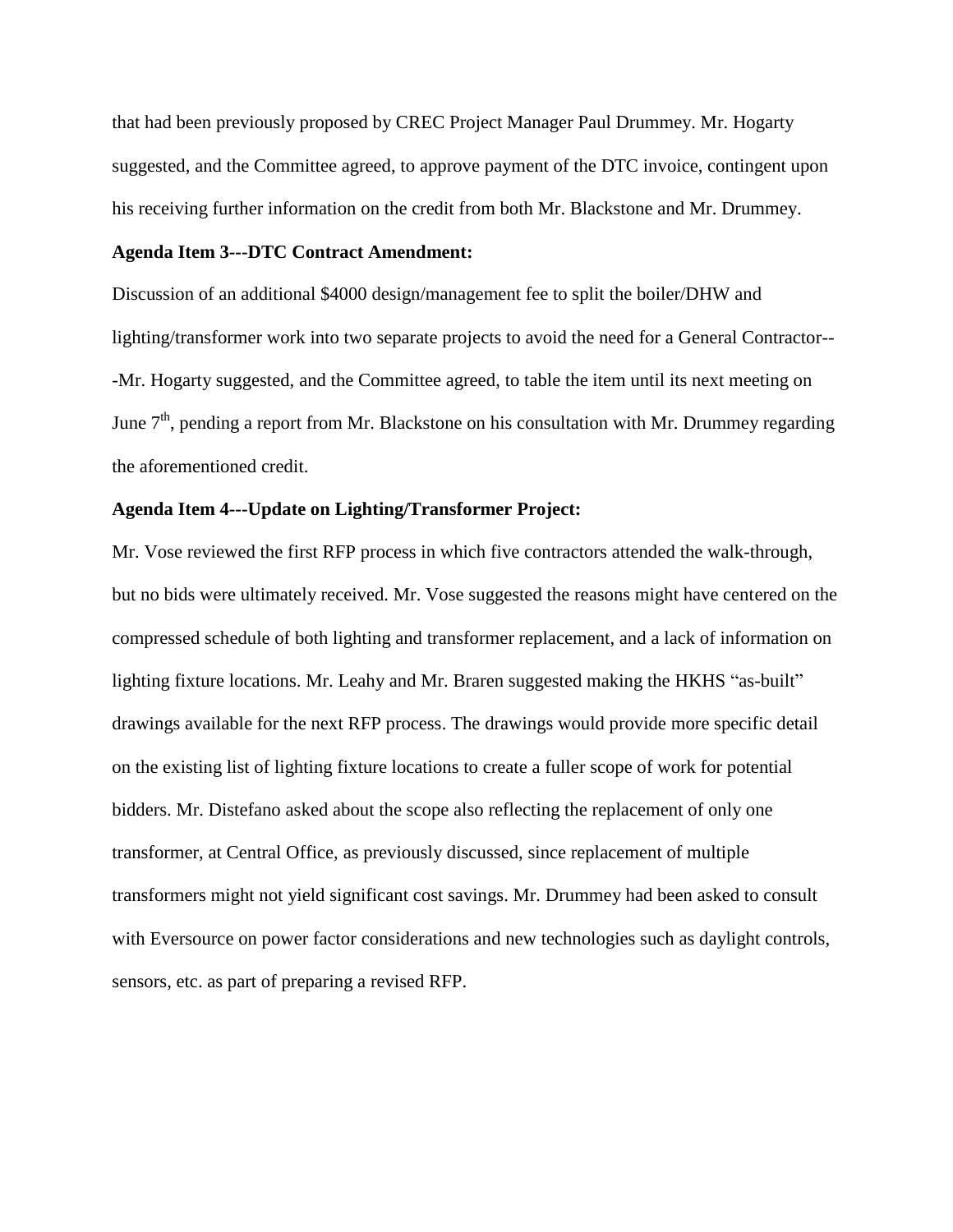**Action Item:** *Mr. Blackstone was asked to follow up on the consultation with Eversource regarding new technologies and report back to the Committee as part of the preparation for a new RFP.*

Mr. Vose suggested a start date for the lighting/transformer project of June 2018, with the new RFP going out in October/November of 2017. Action Item: CREC was asked to advise the Committee on the optimal timing for putting the lighting/transformer project back out to bid.

# **Agenda Item 5---Roof Project Update:**

Ms. Kittlitz reported on work done to date, including the Committee's scope review meetings with the two lowest bidders on the project on May 10, 2017 and the Committee's recommendation to award the bid to Silktown Roofing of Manchester, Connecticut, pending approval of the state reimbursement grant. The recommendation was approved by the RSD 17 Board of Education on May 16, 2017, as was a resolution assigning specific cost figures to each segment of the entire roof/lighting/boiler project; both documents were brought by Ms. Kittlitz to the State of Connecticut Office of School Construction Grants for further action. A final decision had not been made at the time of this Committee meeting. Ms. Kittlitz also presented to the Committee formal letters from CREC to each of the four companies that bid on the roofing project, informing them of the Committee's action and that of the Board of Education. The Committee approved the issuance of the letters. As for when the state's approval decision might be made, Mr. Blackstone informed the Committee that there have been staffing reductions and procedural changes at the Office of School Construction Grants, both of which have been key factors in slowing the approval process. Mr. Distefano raised a question about the effect of the delay in the roofing contractor's ability to begin staging equipment and materials on-site prior to the start date of the work. Mr. Blackstone said the contractor is aware that the deadline for